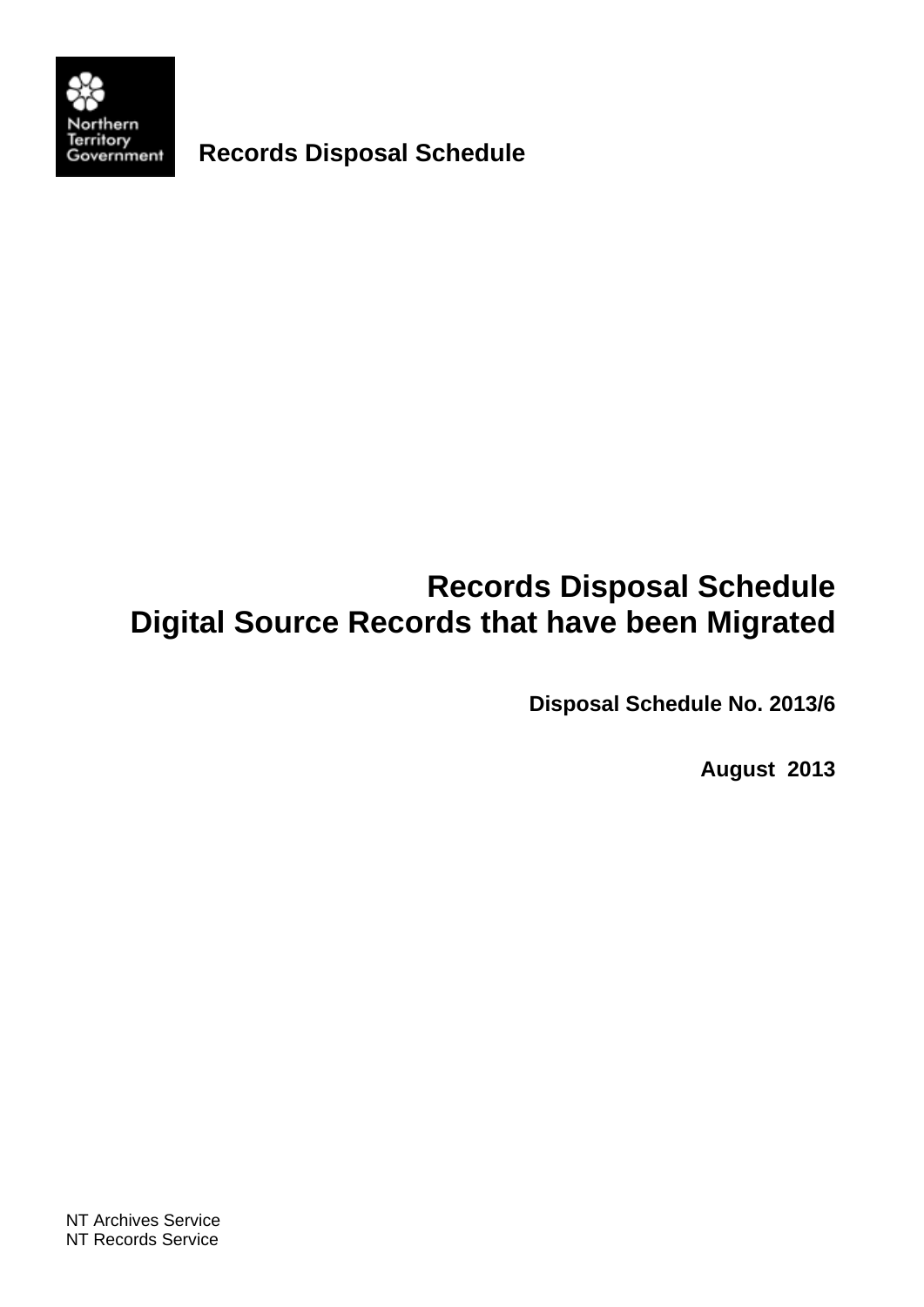For information and advice, please contact NT Records Service Department of Corporate and Information Services GPO Box 2391 Darwin NT 0801

Email: NTG.RecordsPolicy@nt.gov.au Telephone: (08) 8924 3847 Facsimile: (08) 8924 3880 Website: http://www.dob.nt.gov.au/services-government/it-communications/records/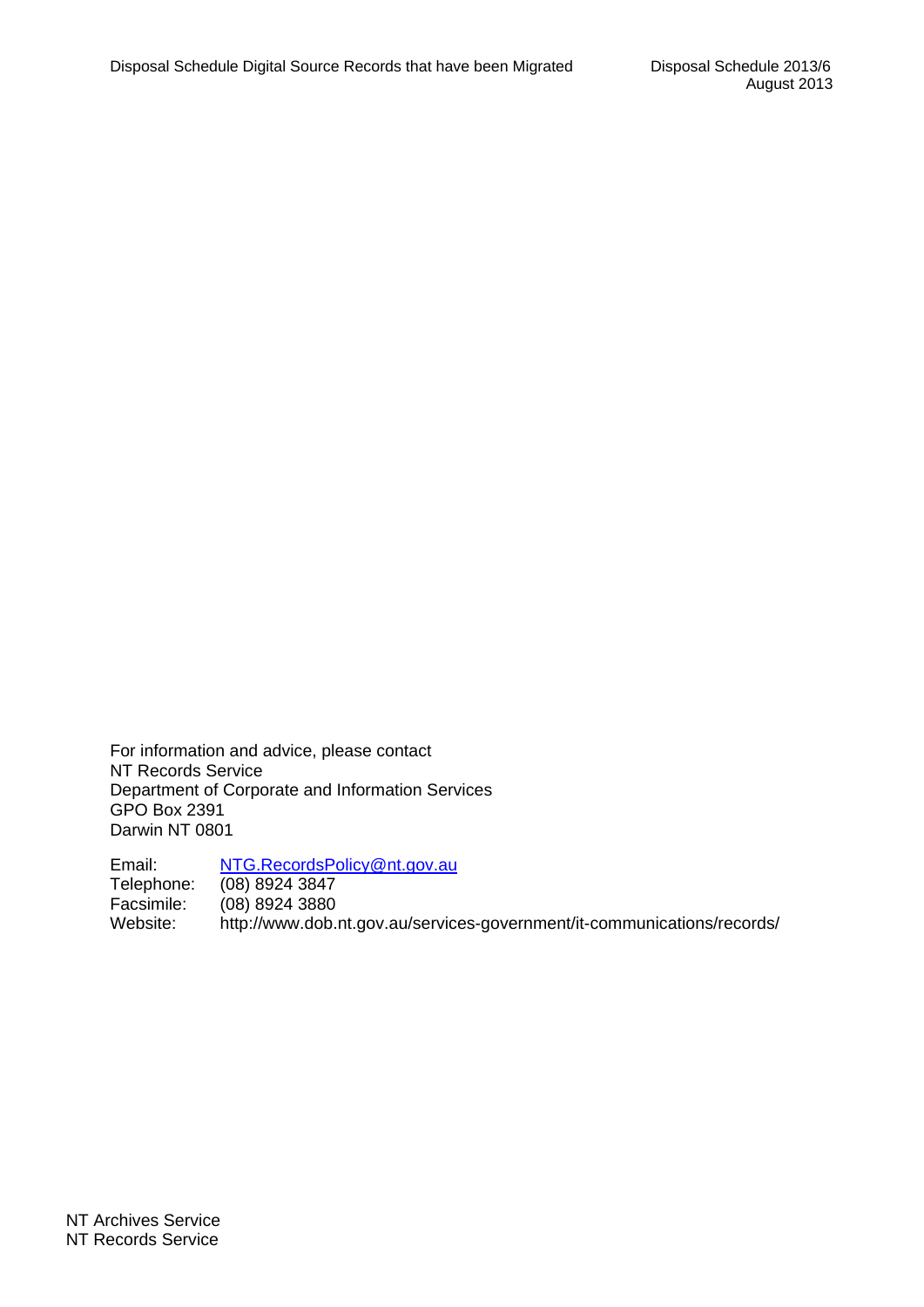## **Table of contents**

| Normal Administrative Practice and Records of Short Term Value7 |  |  |  |  |
|-----------------------------------------------------------------|--|--|--|--|
|                                                                 |  |  |  |  |
|                                                                 |  |  |  |  |
|                                                                 |  |  |  |  |
|                                                                 |  |  |  |  |
|                                                                 |  |  |  |  |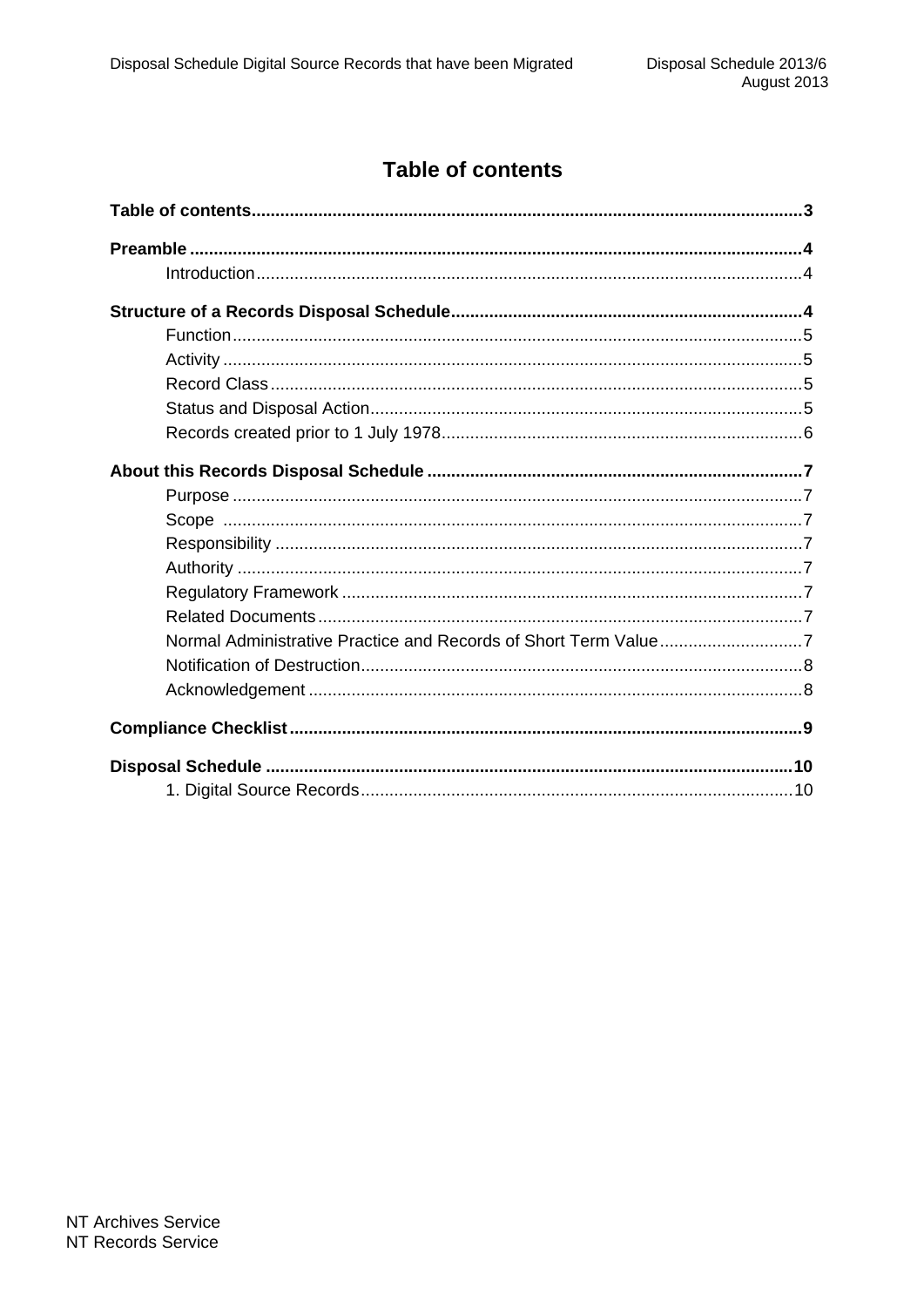## **Preamble**

#### **Introduction**

The *Information Act* states that public sector organisations must safeguard their records and must not delete or otherwise dispose of a record unless authorised to do so<sup>1</sup>. Disposal of records is permitted through the use of records disposal schedules and enable regular, planned and authorised disposal of records controlled by an agency.

Records retention decisions are based on:

- the current and future business needs of the organisation
- compliance with legal and governance requirements of the organisation
- the current and future needs of internal and external stakeholders, including the wider community.

Records disposal schedules provide continuing authorisation for the legal disposal of records and are authorised by the records service, archives service and chief executive officer of the public sector organisation responsible for the schedule.

Records disposal schedules apply to records created and maintained in any format, including electronic records, records in business systems, and parts of records.

In the Northern Territory government there are two types of records disposal schedules:

- General administrative functional records disposal schedules that apply to records common to most or all NT government public sector organisations, and
- Specific functional records disposal schedules that apply to records unique to an NT government public sector organisation or function.

Specific functional records disposal schedules should be used in conjunction with general administrative functional records disposal schedules.

## **Structure of a Records Disposal Schedule**

Records disposal schedules set out minimum requirements for the creation, maintenance, retention or destruction actions to be taken in relation to existing or future records described in each class. Records disposal schedules specify

- a) whether a class of record has temporary or permanent status;
- b) the retention period for a temporary class of record;
- c) authorised disposal actions for a class of record.  $2^2$

Each class of records created by an agency is described using classifications based on business analysis.

Disposal schedules are developed using the functional structure based on the business classification scheme of the *Keyword AAA: A Thesaurus of General Terms* produced by the State Records Authority of NS*W* and modified for use by NT government public sector organisations.

 $\overline{a}$ 

<sup>1</sup> S.145 *Information Act*

<sup>2</sup> S.136A(3) *Information Act*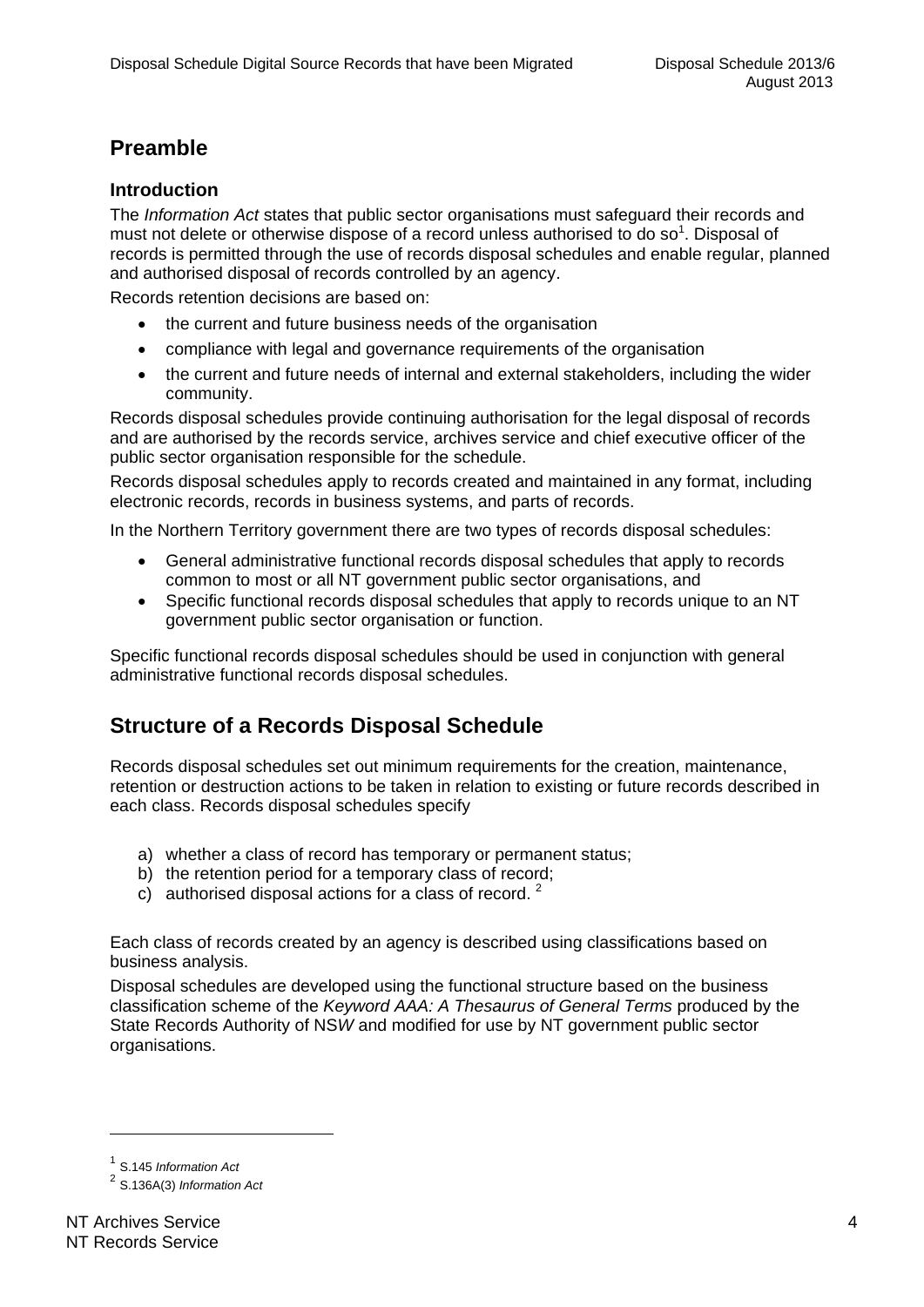Within the schedule, functions are documented as the highest level terms and business activities under the functions, followed by record classes, as shown below:



#### **Function**

The function or keyword is the highest level in the classification scheme in this disposal schedule. The function is indicated at the start of each section and a description (scope note) provided.

#### **Activity**

Activities are the processes or operations that make up the business function. This is the second level in the classification scheme in this disposal schedule. The description (scope note) provides details of the transactions that take place in relation to the activity, for example, REPORTING or POLICY.

### **Record Class**

A record class is a group of records that relate to the same activity, function or subject and require the same disposal action. The descriptions can relate to one record (such as a register) or a group of records documenting a particular set of business transactions.

#### **Status and Disposal Action**

The appraisal status of a record class is assigned as either permanent or temporary.

**Permanent Records***:* Records appraised with permanent status have been identified as archives and must be transferred to the NT Archives Service for their preservation and eventual public access.

The retention period for permanent records is the maximum period before the records must be transferred to the NT Archives Service. Permanent records must be transferred no later than 30 years after creation in accordance with the *Information Act*, unless exemption has been granted (see Archives Management Standards Transfer of Archives, and Exemption from Compulsory Transfer of Permanent Records to the NT Archives Service). An Application to Transfer Records form must be submitted to the NT Archives Service before records will be accepted for transfer.

**Temporary records:** The retention period for temporary records is the **minimum** period before the records can legally be destroyed. The retention period is calculated after an event or a disposal trigger such as 'date of action completed', 'date of audit' or 'date of birth'. Destruction should be done following consultation with relevant operational business employees responsible for the records.

Retention periods for temporary records in a records disposal schedule are minimum periods only and agencies may keep records for a longer period if considered necessary for business requirements.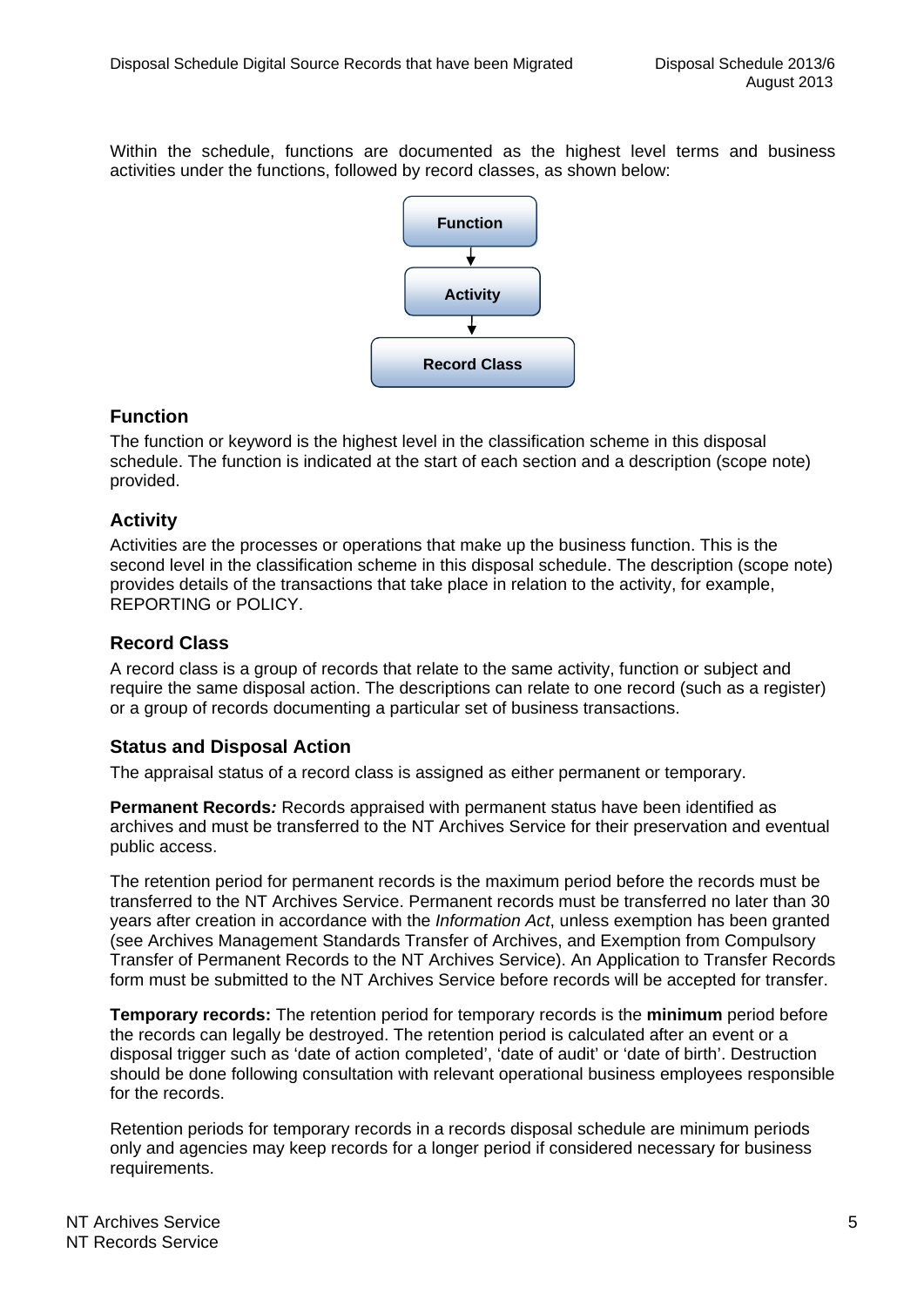Reasons for longer retention could include,

- administrative need or agency directives,
- legal requirements such as current or pending legal action,
- relevance to an investigation or inquiry which is in progress,
- is subject to an Information Access application, or
- subject to a disposal freeze.

#### **Records created prior to 1 July 1978**

Records created prior to 1 July 1978 must not be disposed of without the authorisation of the NT Archives Service in accordance with Archives Management Standard Records Created Prior to 1978, unless specified in a schedule.

Sentence records with this records disposal schedule using the following five steps:

- 1. Determine the appropriate function and activity of the records. This can be done by examining an existing record or when creating a new record.
- 2. Identify the disposal class.
- 3. From the disposal action in the class, identify the trigger event and a date when the record can be disposed of, alternately, identify that the record is to be retained permanently as archives.
- 4. If the trigger event has already occurred (such as action is completed), confirm and implement the disposal action.
- 5. If the trigger event has not occurred (e.g. the record is still in active use), set a review date for the future.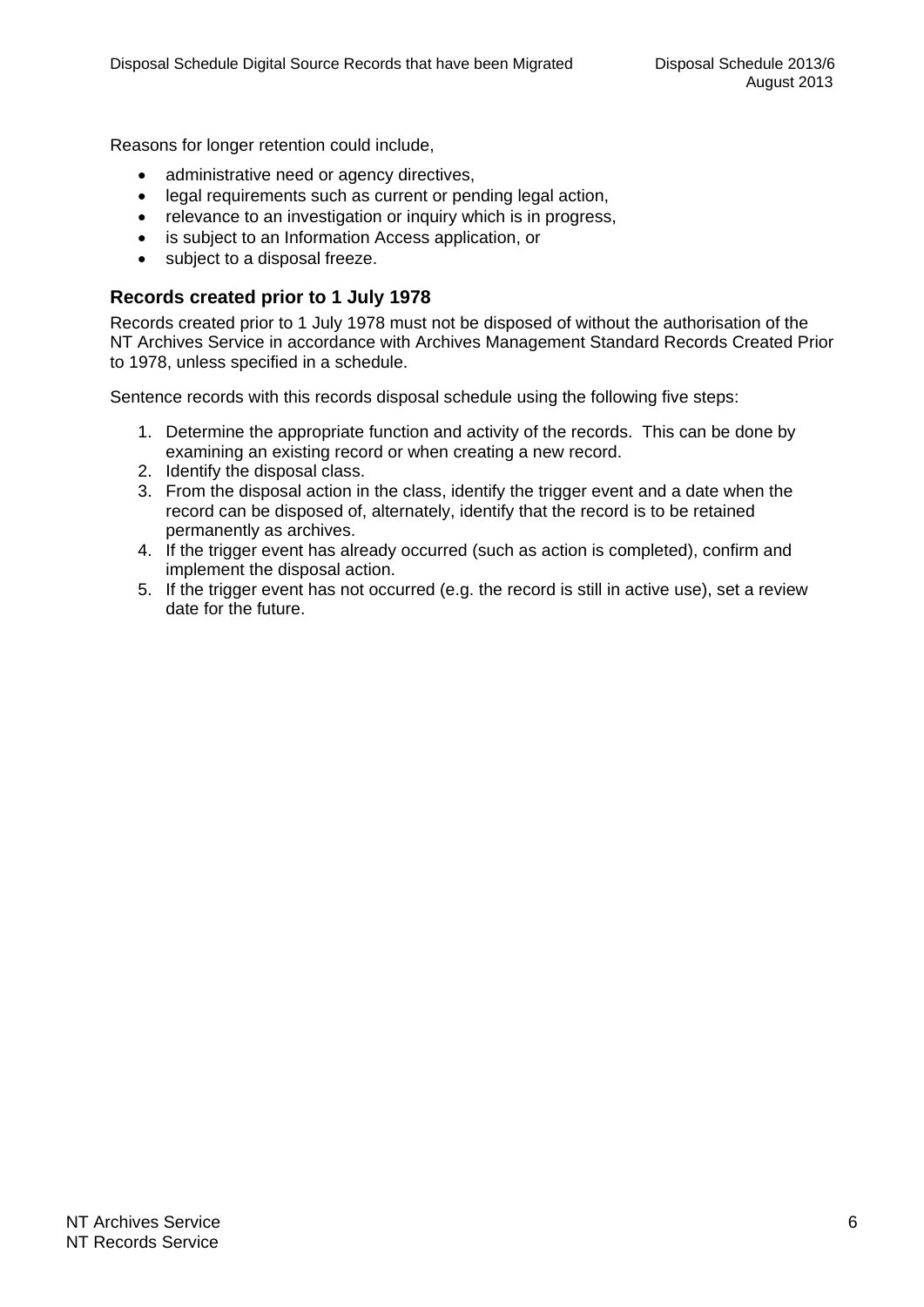## **About this Records Disposal Schedule**

#### **Purpose**

The purpose of this Records Disposal Schedule is to enable regular, planned and authorised disposal of digital source records that have been successfully migrated from one platform to another or one digital format to another.

#### **Scope**

Application of this Records Disposal Schedule is mandatory for all public sector agencies.

#### **Responsibility**

The Chief Executive of the public sector organisation using this Disposal Schedule is responsible for implementing the schedule.

#### **Authority**

This Records Disposal Schedule is authorised in accordance with s.136B of the *Information Act*.

Disposal Schedule No. 2013/6 was approved by the Director of the NT Archives Service, Department of Arts and Museums (the Archives Service), Director, ICT Policy and Strategy, Department of Corporate and Information Services (the Records Service), on 16 August 2013 and is effective immediately.

#### **Regulatory Framework**

The regulatory basis for this Records Disposal Schedule is defined in:

- *Information Act*
- *Records Management Standards for public sector organisations in the NT*
- NT government *Archives Management Standards*
- Australian Standard AS ISO 15489:2002-*Records Management*

#### **Related Documents**

This Records Disposal Schedule is to be read in conjunction with:

- *Guidelines for Disposing of Digital Source Records that have been Migrated,* August 2013
- *Records Disposal Schedule for Administrative Functions of the NT Government,* 2013/5
- *Records Management Standards for public sector organisations in the NT* Records Disposal
- policies and procedures of individual public sector organisations
- current authorised disposal schedules for individual public sector organisations
- *ISO 16175: Principles and Functional Requirements for Records in Electronic Office Environments*

#### **Normal Administrative Practice and Records of Short Term Value**

Organisations are permitted to dispose of short-term or transitory records (for example, background notes, office messages, meeting requests, and drafts of reports and briefs with no significant impact upon the finished product/position) as part of normal administrative practice. Destruction in this manner usually occurs because the records are duplicated, unimportant or for short-term use only.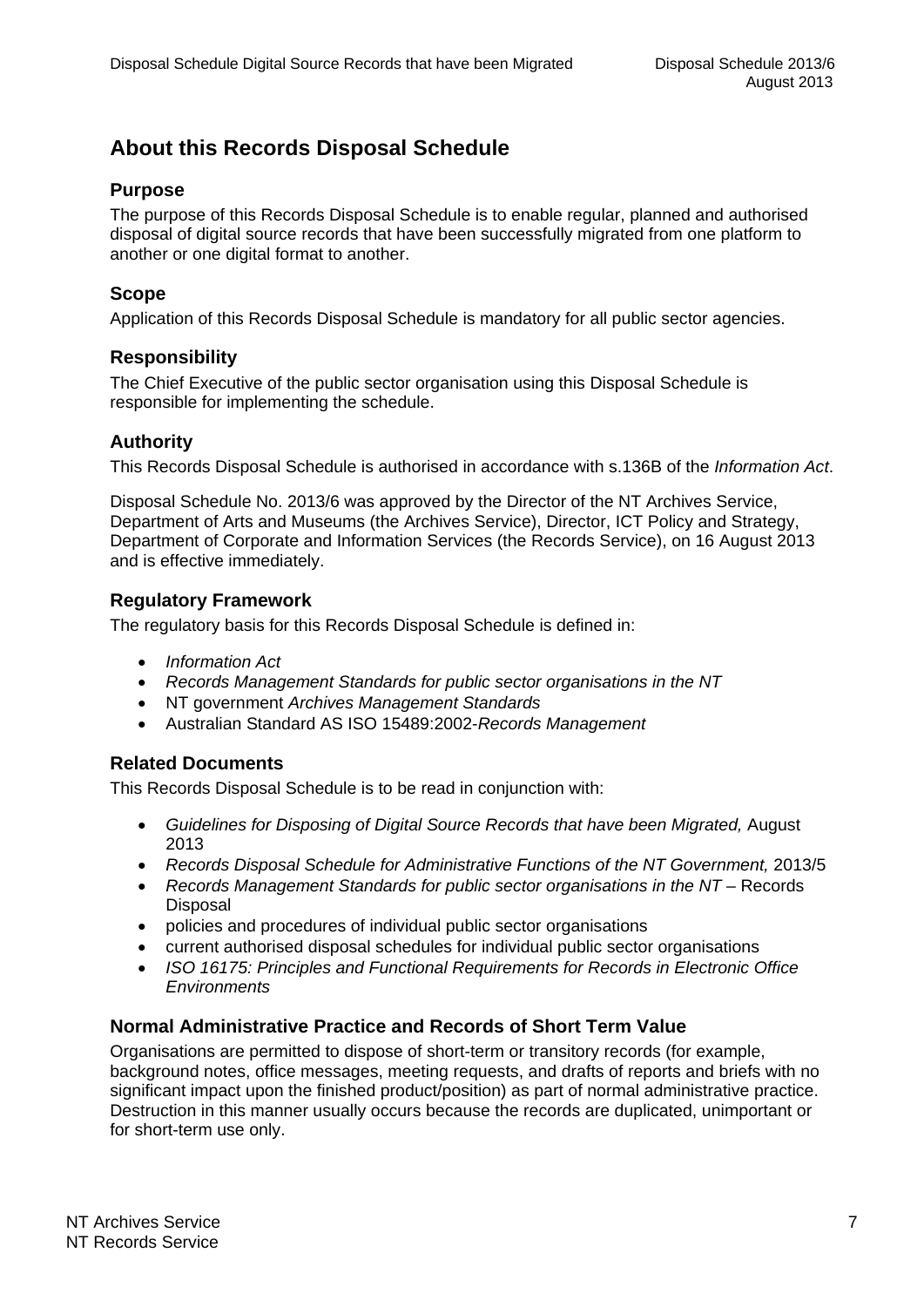In addition, records that have been captured into a recordkeeping system should be destroyed using the *Disposal Schedule for Records of Short Term Value* unless the class of records has been identified in a specific disposal schedule.

The guiding principle is that organisations should be sure that destroying these records will not destroy evidence that might be needed for business or other purposes.

#### **Notification of Destruction**

There is no requirement to formerly notify the records service when disposal has taken place using this schedule.

#### **Acknowledgement**

The NT Records Service and NT Archives Service acknowledge the following authorities that have been used as a foundation for this schedule:

- Queensland State Archives *Migrating digital records*
- State Records Authority of New South Wales *General Retention and Disposal Authority, Source Records that have been Migrated (GA33)*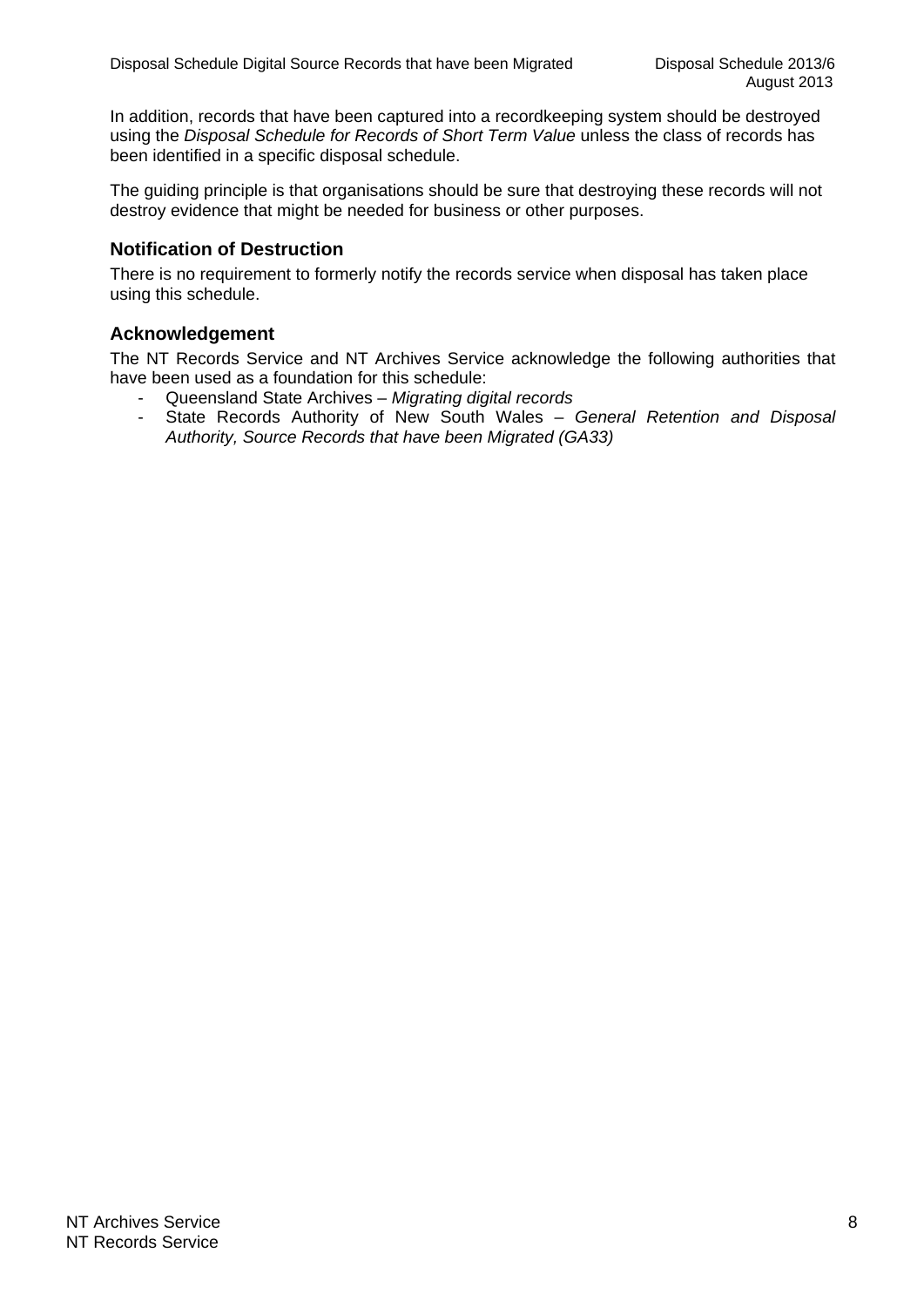## **Compliance Checklist**

| Implement a records disposal program to<br>ensure regular appraisal, sentencing,<br>destruction and transfer of all records                                                                                                                                                 | Stop applying sentences from previous<br>schedules that have been revoked or<br>amended                                                                                                                  |
|-----------------------------------------------------------------------------------------------------------------------------------------------------------------------------------------------------------------------------------------------------------------------------|----------------------------------------------------------------------------------------------------------------------------------------------------------------------------------------------------------|
| Assign responsibility for the management<br>and application of regular records disposal<br>action using authorised records disposal<br>schedules, to an appropriately skilled<br>records manager who consults with the NT<br><b>Archives Service and NT Records Service</b> | Retain all records in good order and<br>condition to be available for retrieval during<br>the retention period.                                                                                          |
|                                                                                                                                                                                                                                                                             | Identify and update control records so that<br>you can demonstrate what happened to<br>each record, whether paper or electronic                                                                          |
| Familiarise all employees of the organisation<br>with the authorised records disposal<br>schedules relevant to the organisation's<br>records                                                                                                                                | Implement an appropriate and approved<br>strategy for retention of records of<br>continuing value, eg. preservation in original<br>form, migration to new systems, and<br>conversion to long term medium |
| Identify and sentence all records described<br>in this schedule in all formats including<br>electronic records and records in business<br>systems, copies of records and parts of<br>records                                                                                | Dispose of all records sentenced according<br>to this schedule in all formats including<br>electronic records and records in business<br>systems, copies of records and parts of<br>records              |
| Ensure all copies of temporary records are<br>destroyed in any format (including backups),<br>unless otherwise stated in a disposal<br>schedule                                                                                                                             | Transfer records of permanent value to the<br>NT Archives Service for retention as<br>archives not later than 30 years after<br>creation                                                                 |
| Apply this records disposal schedule to<br>records in the organisation's records<br>management systems, including systems for<br>the management of paper records,<br>electronic records, or records in any other<br>format                                                  | Inactive records can be transferred to offsite<br>service providers providing they have been<br>sentenced                                                                                                |
| Apply this records disposal schedule to<br>records in the organisation's business<br>systems, either directly or by linking the<br>business system to a records management<br>system                                                                                        | Destroy time expired temporary records in a<br>secure manner that ensures complete<br>deletion/destruction beyond any possible<br>reconstruction                                                         |
| Implement quality assurance mechanisms to<br>periodically check that the disposal class<br>originally assigned at the creation of the<br>records is still applicable at the time of<br>sentencing of the record                                                             | Notify the NT Records Service of<br>destruction of all records                                                                                                                                           |
| Implement review or quality control<br>procedures in recordkeeping systems to<br>ensure disposal actions are implemented<br>correctly                                                                                                                                       | Do not destroy records that are not<br>described in an authorised records disposal<br>schedule.                                                                                                          |
| Identify records that require re-sentencing<br>where a previous disposal schedule has<br>been superseded                                                                                                                                                                    | Do not destroy any records created prior to<br>1 July 1978 without specific authorisation<br>from the NT Archives Service                                                                                |